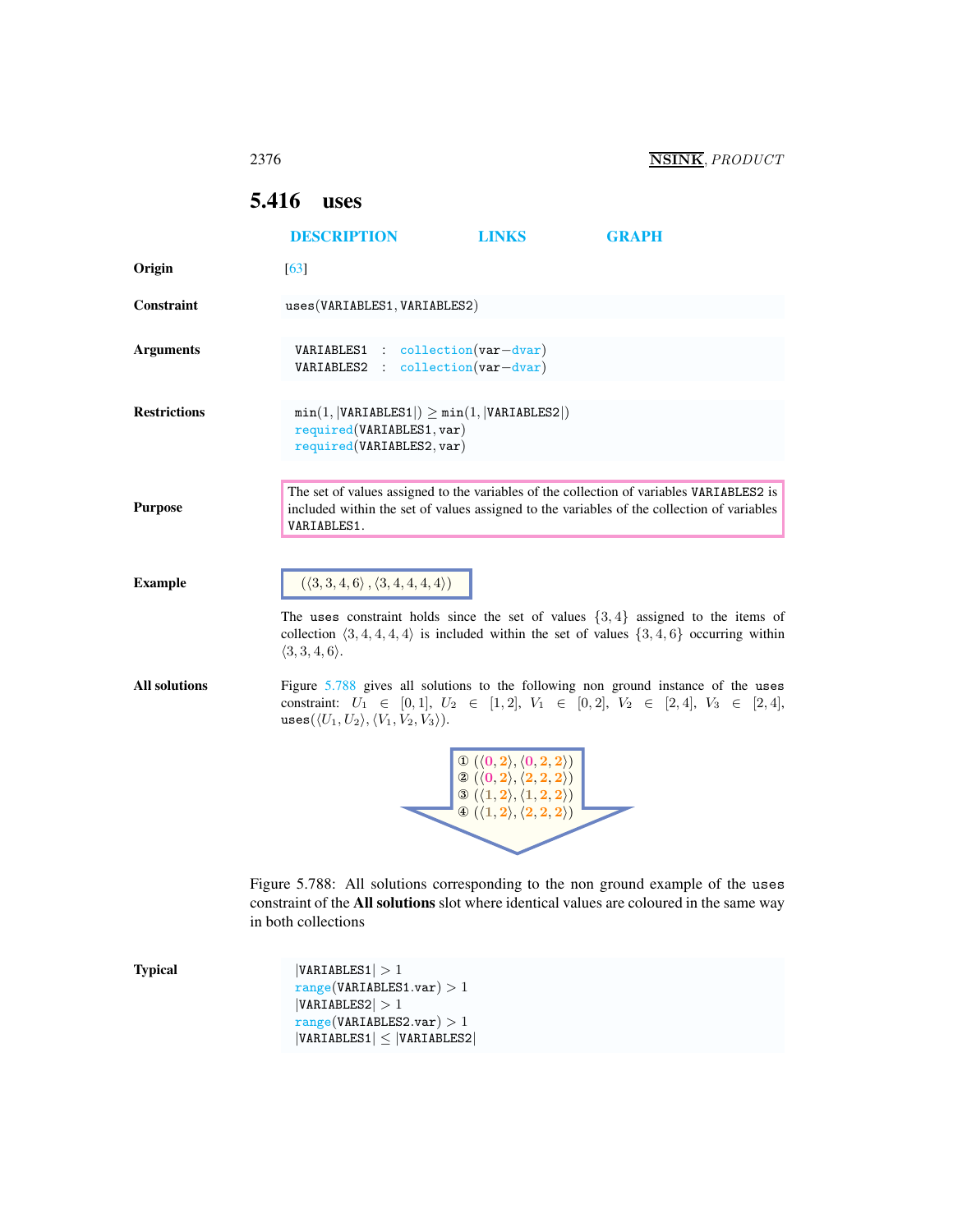## 20050917 2377

<span id="page-1-0"></span>

| <b>Symmetries</b> | • Items of VARIABLES1 are permutable.<br>• Items of VARIABLES2 are permutable.<br>• All occurrences of two distinct values in VARIABLES1.var or VARIABLES2.var<br>can be swapped; all occurrences of a value in VARIABLES1.var or<br>VARIABLES2. var can be renamed to any unused value. |  |  |  |
|-------------------|------------------------------------------------------------------------------------------------------------------------------------------------------------------------------------------------------------------------------------------------------------------------------------------|--|--|--|
| Arg. properties   | • Contractible wrt. VARIABLES2.<br>• Extensible wrt. VARIABLES1.<br>• Aggregate: VARIABLES1(union), VARIABLES2(union).                                                                                                                                                                   |  |  |  |
| <b>Remark</b>     | It was shown in $[63]$ that, finding out whether a uses constraint has a solution or not is<br>NP-hard. This was achieved by reduction from 3-SAT.                                                                                                                                       |  |  |  |
| See also          | generalisation: common.<br><b>implied by:</b> used_by.<br>related: roots.                                                                                                                                                                                                                |  |  |  |
| <b>Keywords</b>   | complexity: 3-SAT.<br><b>constraint arguments:</b> constraint between two collections of variables.<br>final graph structure: acyclic, bipartite, no loop.<br>modelling: inclusion.                                                                                                      |  |  |  |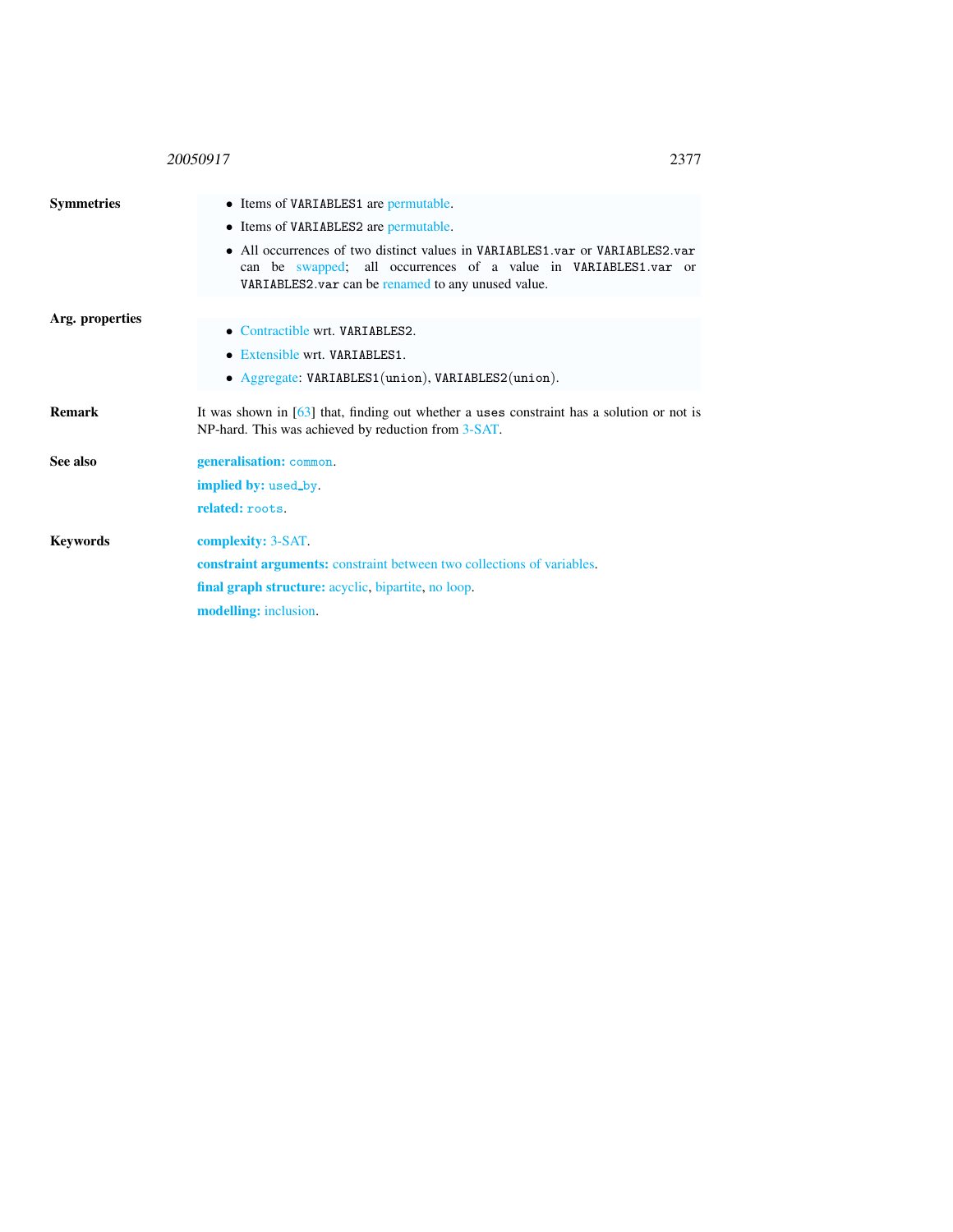## <span id="page-2-0"></span>2378 NSINK, PRODUCT

| Arc input(s)        | VARIABLES1 VARIABLES2                                    |  |  |
|---------------------|----------------------------------------------------------|--|--|
| Arc generator       | $PRODUCT \rightarrow collection(variables1, variables2)$ |  |  |
| Arc arity           | 2                                                        |  |  |
| Arc constraint(s)   | $variable$ s1.var = variables2.var                       |  |  |
| Graph property(ies) | $NSINK =  VARIABLES2 $                                   |  |  |
| Graph class         | $\bullet$ ACYCLIC<br>• BIPARTITE<br>$\bullet$ NO LOOP    |  |  |

Graph model Parts (A) and (B) of Figure [5.789](#page-2-1) respectively show the initial and final graph associated with the Example slot. Since we use the NSINK graph property, the sink vertices of the final graph are stressed with a double circle. Note that all the vertices corresponding to the variables that take values 9 or 2 were removed from the final graph since there is no arc for which the associated equality constraint holds.





<span id="page-2-1"></span>Figure 5.789: Initial and final graph of the uses constraint